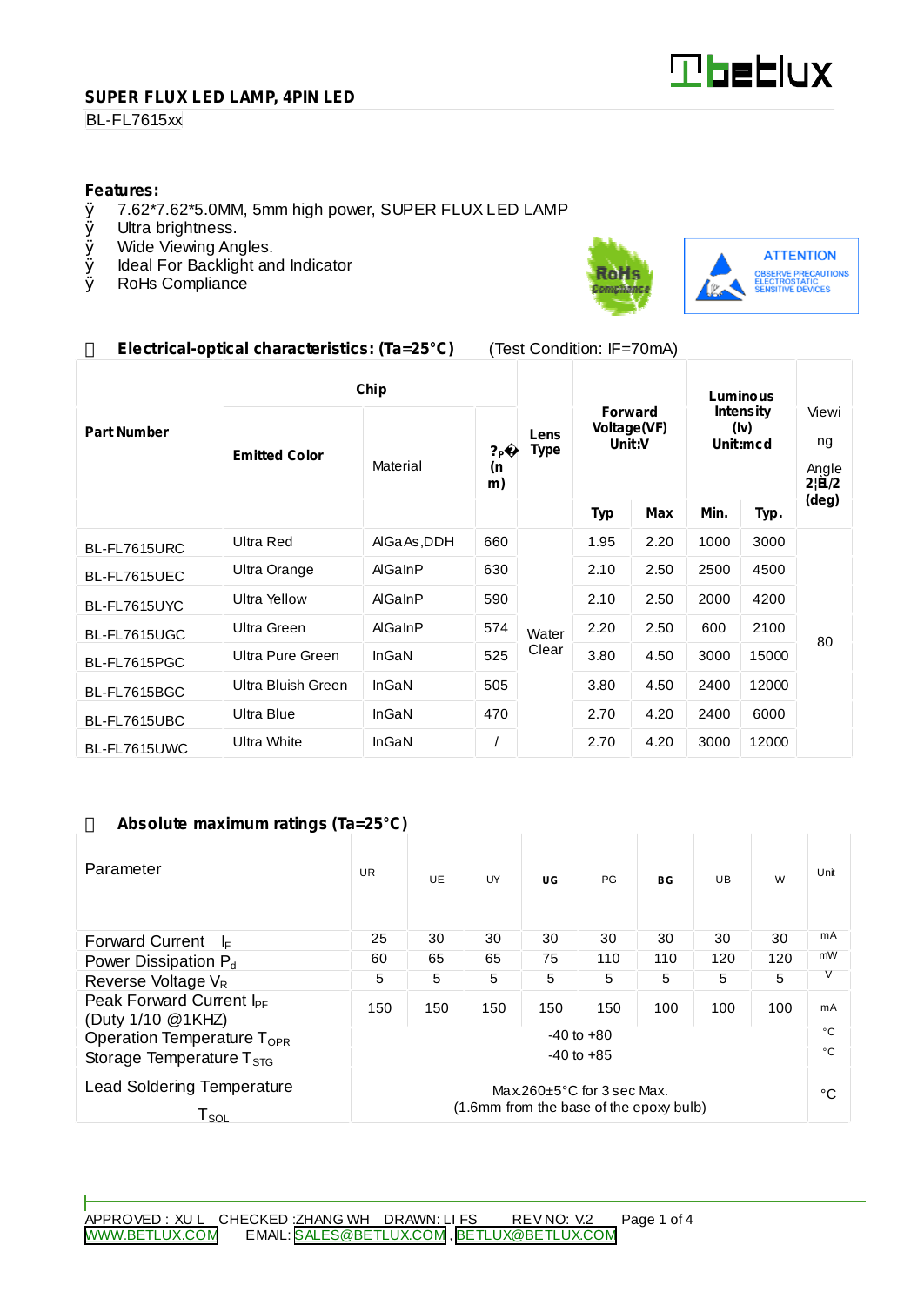

## **BL-FL7615xx**

#### **Package configuration & Internal circuit diagram**





Notes:

- 1. All dimensions are in millimeters (inches)
- 2. Tolerance is ±0.25(0.01")unless otherwise noted.
- 3. Specifications are subject to change without notice.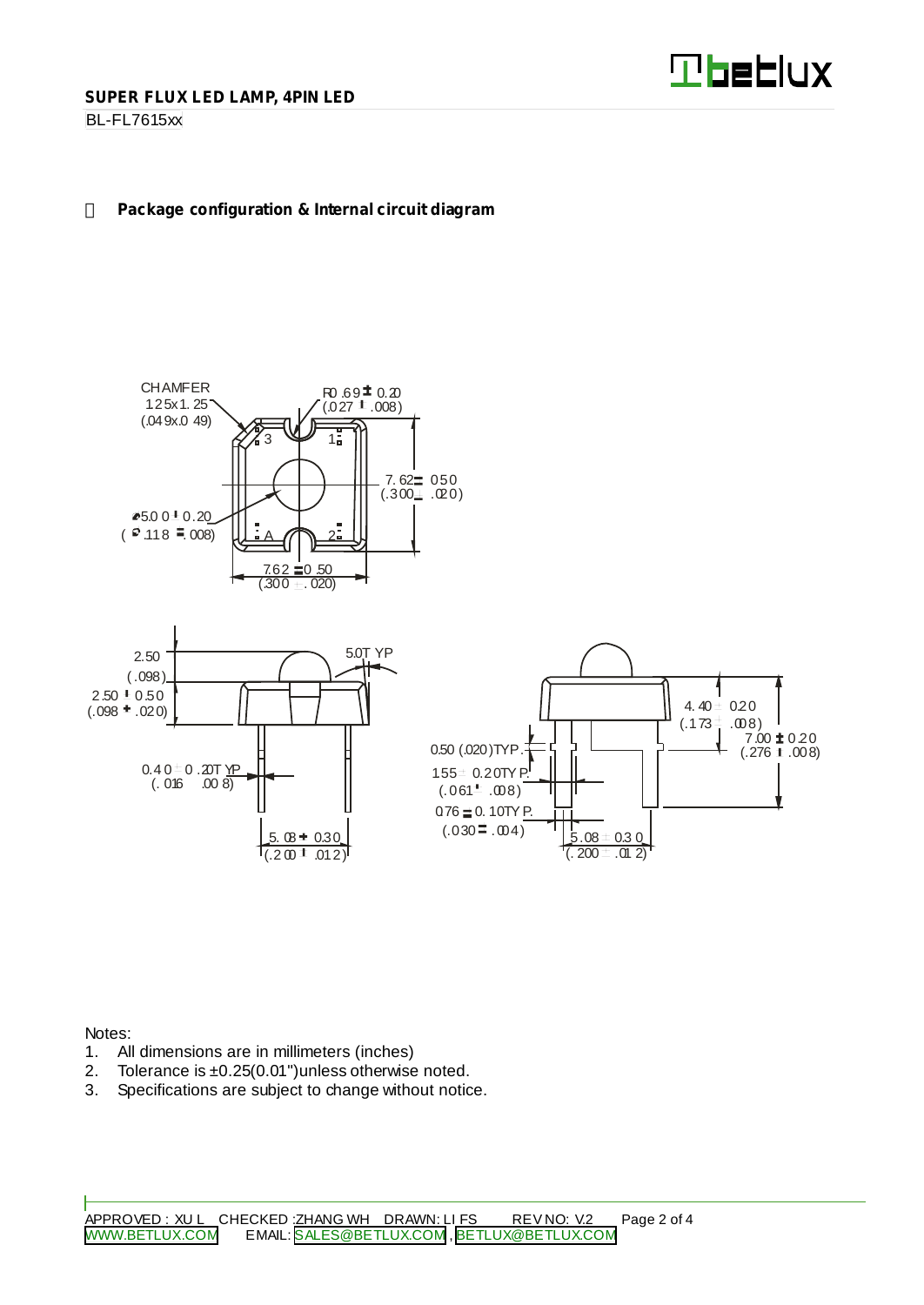#### **SUPER FLUX LED LAMP, 4PIN LED**

**BL-FL7615xx** 

**Typical electrical-optical characteristics curves:**



- (1) GaAsP/GaAs 655nm/Red
- (2) GaP 570nm/Yellow Green
- (3) GaAsP/GaP 585nm/Yellow
- (4) GaAsp/GaP 635nm/Orange & Hi-Eff Red
- (5) GaP 700nm/Bright Red
- (6) GaAlAs/GaAs 660nm/Super Red
- (8) GaAsP/GaP 610nm/Super Red
- (9) GaAlAs 880nm
- (10) GaAs/GaAs & GaAlAs/GaAs 940nm
- (A) GaN/SiC 430nm/Blue
- (B) InGaN/SiC 470nm/Blue
- (C) InGaN/SiC 505nm/Ultra Green
- (D) InGaAl/SiC 525nm/Ultra Green



FORWARD VOLTAGE (Vf) FORWARD CURRENT VS. FORWARD VOLTAGE



RELATIVE LUMINOUS INTENSITY VS. FORWARD CURRENT FORWARD CURRENT (mA)



AMBIENT TEMPERATURE Ta( ) FORWARD CURRENTVS. AMBIENT TEMPERATURE



NOTE:25 free air temperature unless otherwise specified